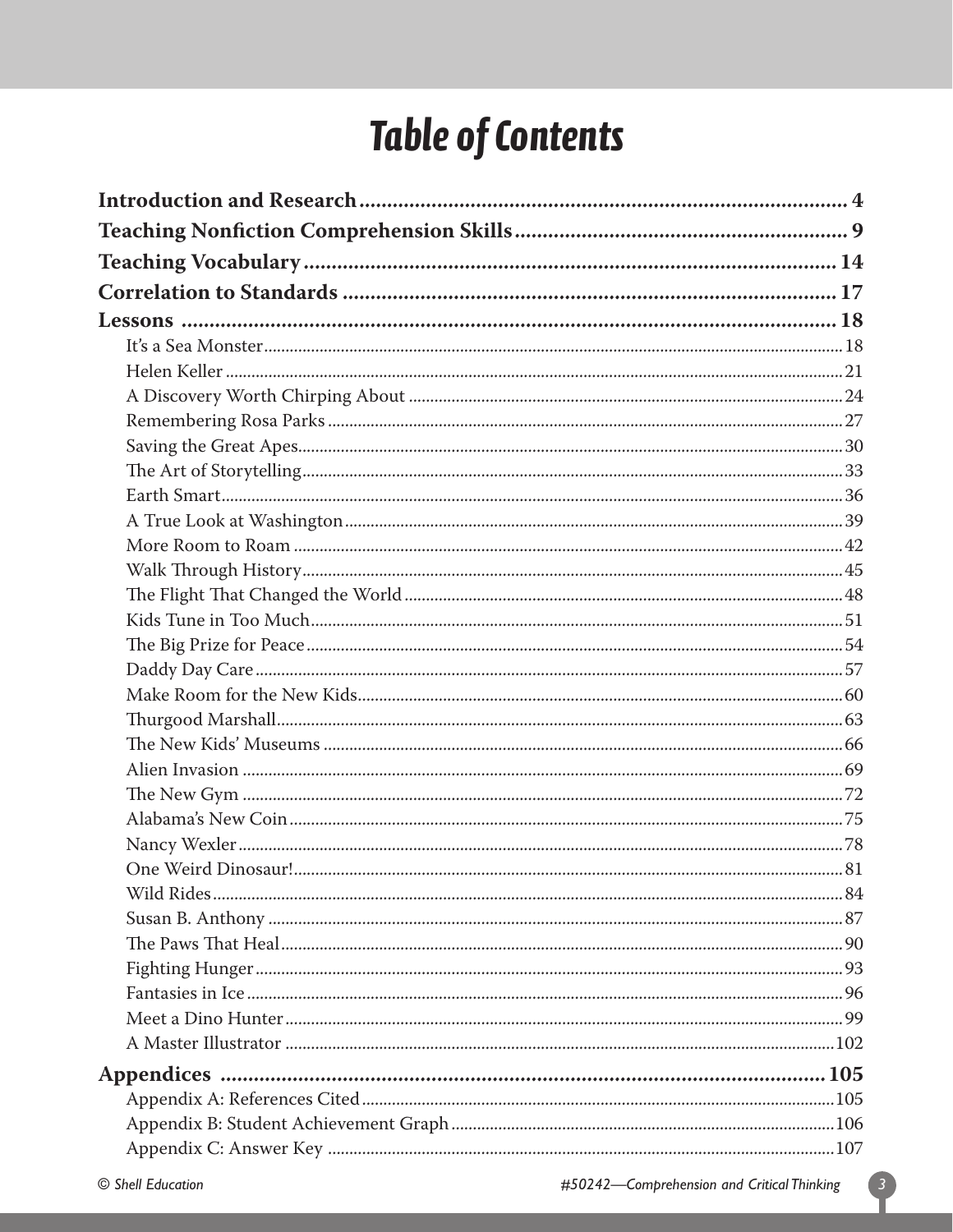# 

### *The Art of Storytelling*

Before television came to Japan, children were entertained by *kamishibai*. Kamishibai is paper theater. Each day, the kamishibai man rode his bicycle into town and smacked two wooden blocks together. *Clack! Clack!* The children rushed outside. As the kamishibai man told his tales, he held up cards. On the cards were scenes he had painted that brought his stories to life.

Allen Say is an author and illustrator. He grew up in Japan. He has written and illustrated a new book called *Kamishibai Man*. In it, Say's watercolor paintings tell the story of his favorite childhood memory.

"The sound of those clappers!" Say remembered, "I waited for it all afternoon."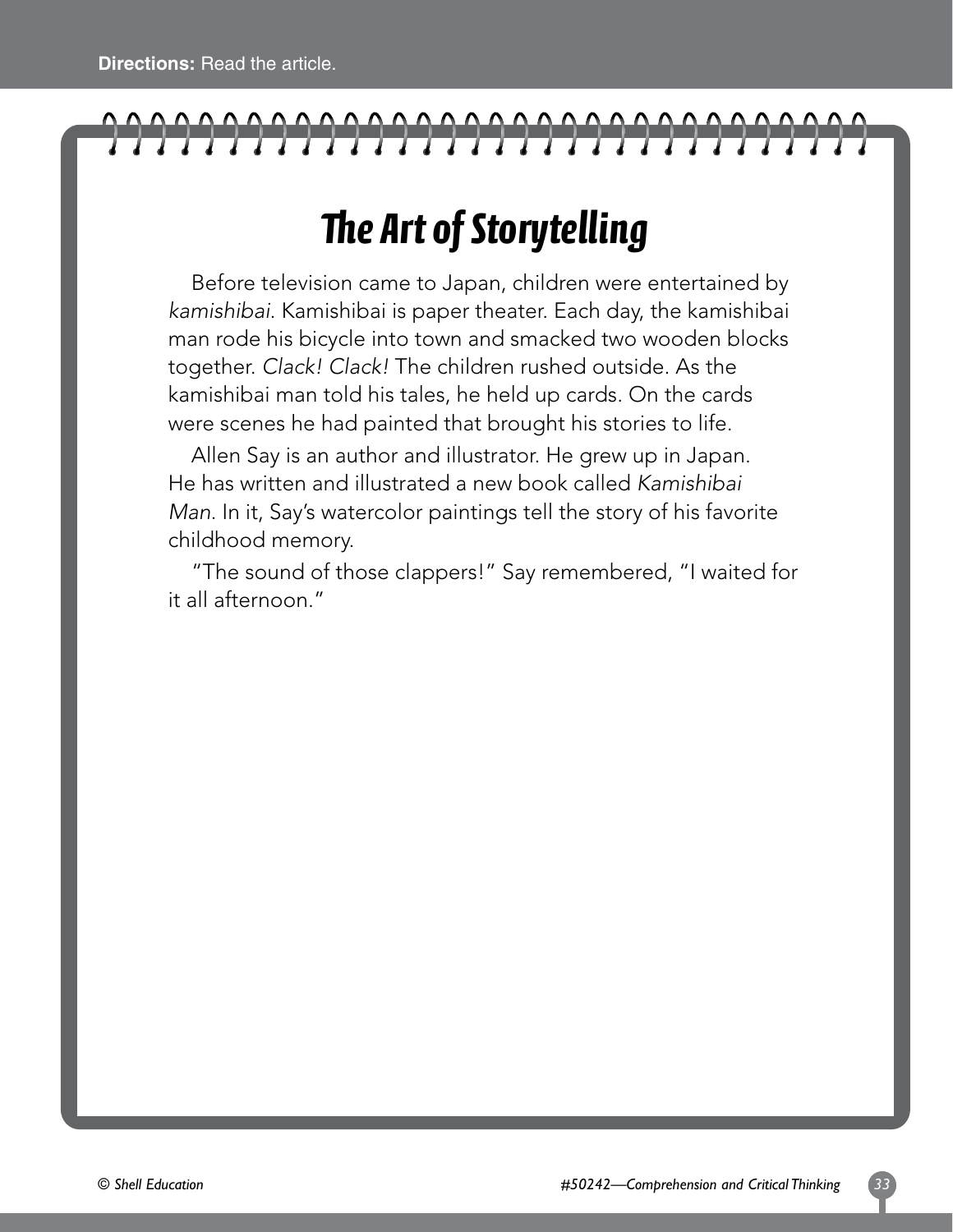

### *The Art of Storytelling (cont.)*

**Directions:** Answer these questions. You may look at the article.

- 1. What is kamishibai?
	- a. It is a kind of Japanese food.
	- b. It is a card game.
	- c. It is paper theater.
- 2. How did the kamishibai man let children know he arrived?
	- a. He called to them in the street.
	- b. He made loud sounds using wooden blocks.
	- c. He put flyers up around town.
- 3. What did Allen Say do?
- 4. What kind of artwork does he do?
- 5. How did he know about the kamishibai man?
- 6. Do you think life is better or worse with television? Explain your answer.
- 7. What kinds of things do you think children did before they had television and electronics? How do you think your life would be different if you did not have any of those things?

\_\_\_\_\_\_\_\_\_\_\_\_\_\_\_\_\_\_\_\_\_\_\_\_\_\_\_\_\_\_\_\_\_\_\_\_\_\_\_\_\_\_\_\_\_\_\_\_\_\_\_\_\_\_\_\_\_\_\_\_\_\_\_\_\_\_\_

\_\_\_\_\_\_\_\_\_\_\_\_\_\_\_\_\_\_\_\_\_\_\_\_\_\_\_\_\_\_\_\_\_\_\_\_\_\_\_\_\_\_\_\_\_\_\_\_\_\_\_\_\_\_\_\_\_\_\_\_\_\_\_\_\_\_\_

\_\_\_\_\_\_\_\_\_\_\_\_\_\_\_\_\_\_\_\_\_\_\_\_\_\_\_\_\_\_\_\_\_\_\_\_\_\_\_\_\_\_\_\_\_\_\_\_\_\_\_\_\_\_\_\_\_\_\_\_\_\_\_\_\_\_\_

\_\_\_\_\_\_\_\_\_\_\_\_\_\_\_\_\_\_\_\_\_\_\_\_\_\_\_\_\_\_\_\_\_\_\_\_\_\_\_\_\_\_\_\_\_\_\_\_\_\_\_\_\_\_\_\_\_\_\_\_\_\_\_\_\_\_\_

\_\_\_\_\_\_\_\_\_\_\_\_\_\_\_\_\_\_\_\_\_\_\_\_\_\_\_\_\_\_\_\_\_\_\_\_\_\_\_\_\_\_\_\_\_\_\_\_\_\_\_\_\_\_\_\_\_\_\_\_\_\_\_\_\_\_\_

\_\_\_\_\_\_\_\_\_\_\_\_\_\_\_\_\_\_\_\_\_\_\_\_\_\_\_\_\_\_\_\_\_\_\_\_\_\_\_\_\_\_\_\_\_\_\_\_\_\_\_\_\_\_\_\_\_\_\_\_\_\_\_\_\_\_\_.

\_\_\_\_\_\_\_\_\_\_\_\_\_\_\_\_\_\_\_\_\_\_\_\_\_\_\_\_\_\_\_\_\_\_\_\_\_\_\_\_\_\_\_\_\_\_\_\_\_\_\_\_\_\_\_\_\_\_\_\_\_\_\_\_\_\_\_

\_\_\_\_\_\_\_\_\_\_\_\_\_\_\_\_\_\_\_\_\_\_\_\_\_\_\_\_\_\_\_\_\_\_\_\_\_\_\_\_\_\_\_\_\_\_\_\_\_\_\_\_\_\_\_\_\_\_\_\_\_\_\_\_\_\_\_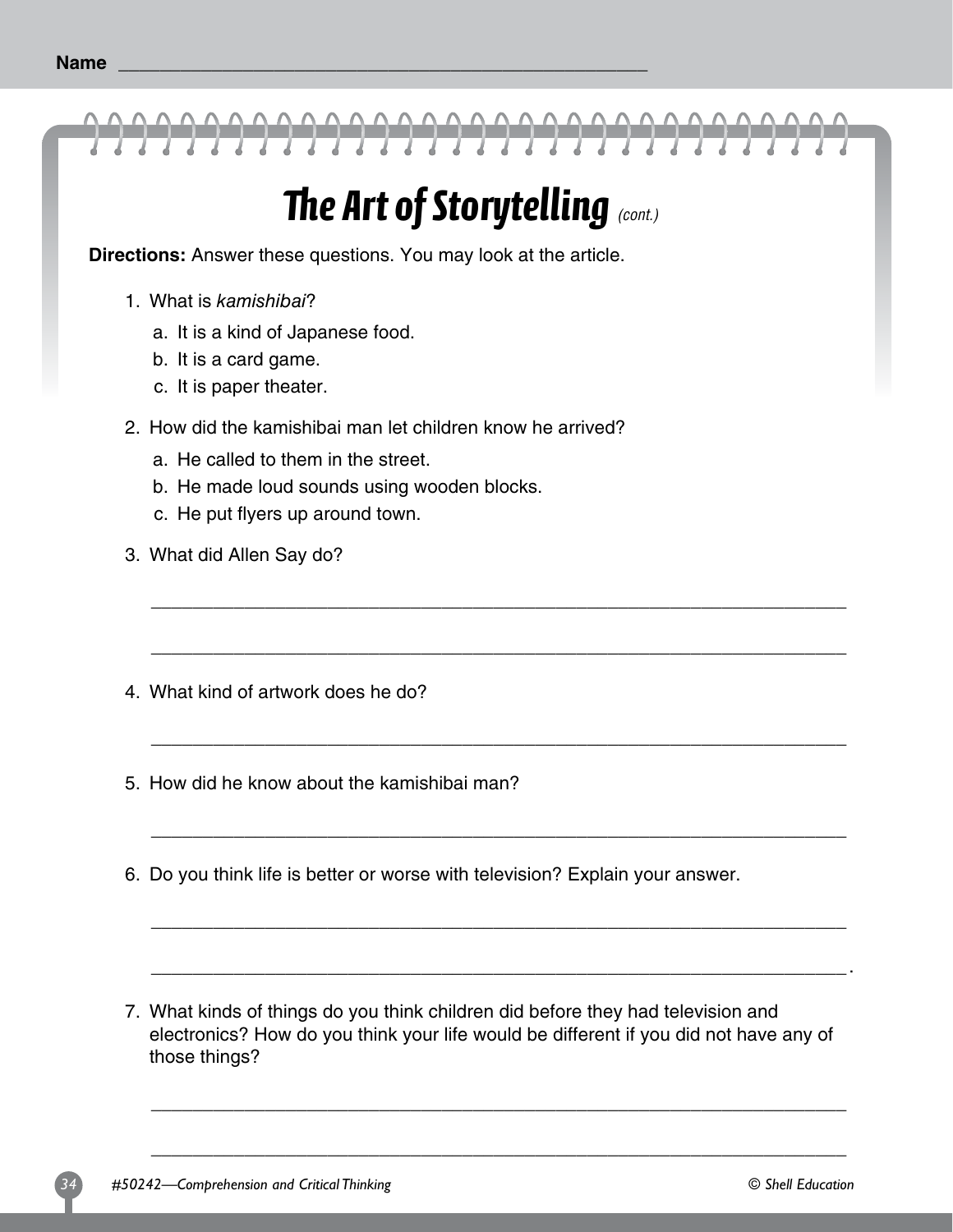

#### The Art of Storytelling (cont.)

Directions: Look at the kamishibai cards. Respond to the prompt below.





Imagine you are the kamishibai man telling a story to children. Write a short story based on these pictures. Give your story a beginning, middle, and end.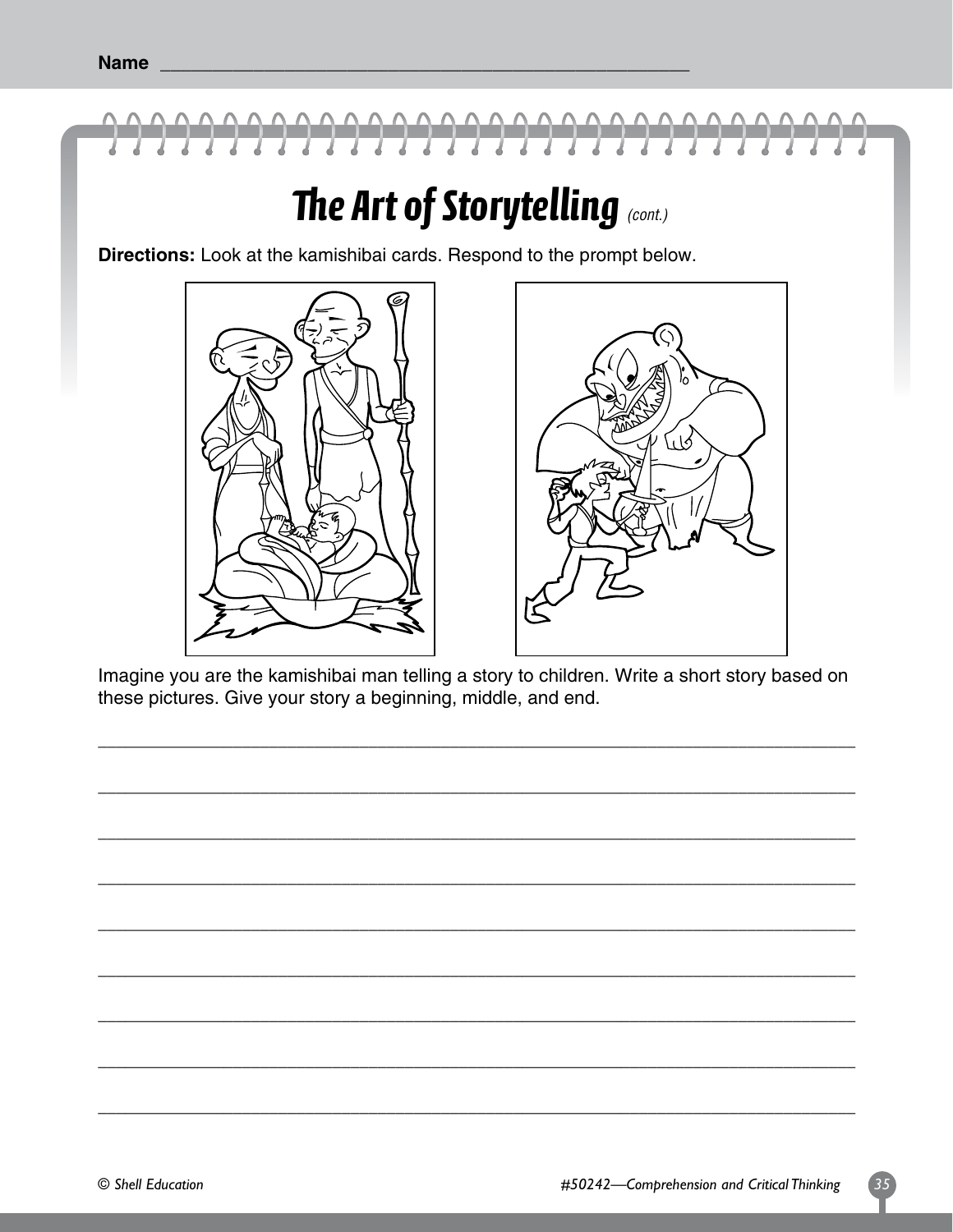## 

### *Make Room for the New Kids*

Most kids get nervous before the school year starts. Michelle Meyers, 10, was extra worried. "I'm afraid I'm going to get lost!" Michelle said before her first day. She is a new student at W.S. Boardman Elementary in Oceanside, New York.

About one out of seven kids move each year. Like Michelle, most of them end up at a new school. This year, schools may see many more new faces.

David Kerbow studies why kids change schools. He and other experts say that a law called the *No Child Left Behind Act* is one reason more kids are changing schools. The law lets parents switch kids to schools where test scores are higher. Kerbow also says that when people are out of work, "families are more likely to move in search of jobs." It is a hard time for workers.

Being new can be tough. Schools like Hopkins Academy in Texas try to make it easier. New students visit their classrooms with their parents before school starts. They tour the building and meet teachers and students. Michelle's visit to Boardman helped make her first day fun. She didn't get lost! "By noon, I knew my way around the whole school," she says. She isn't nervous anymore!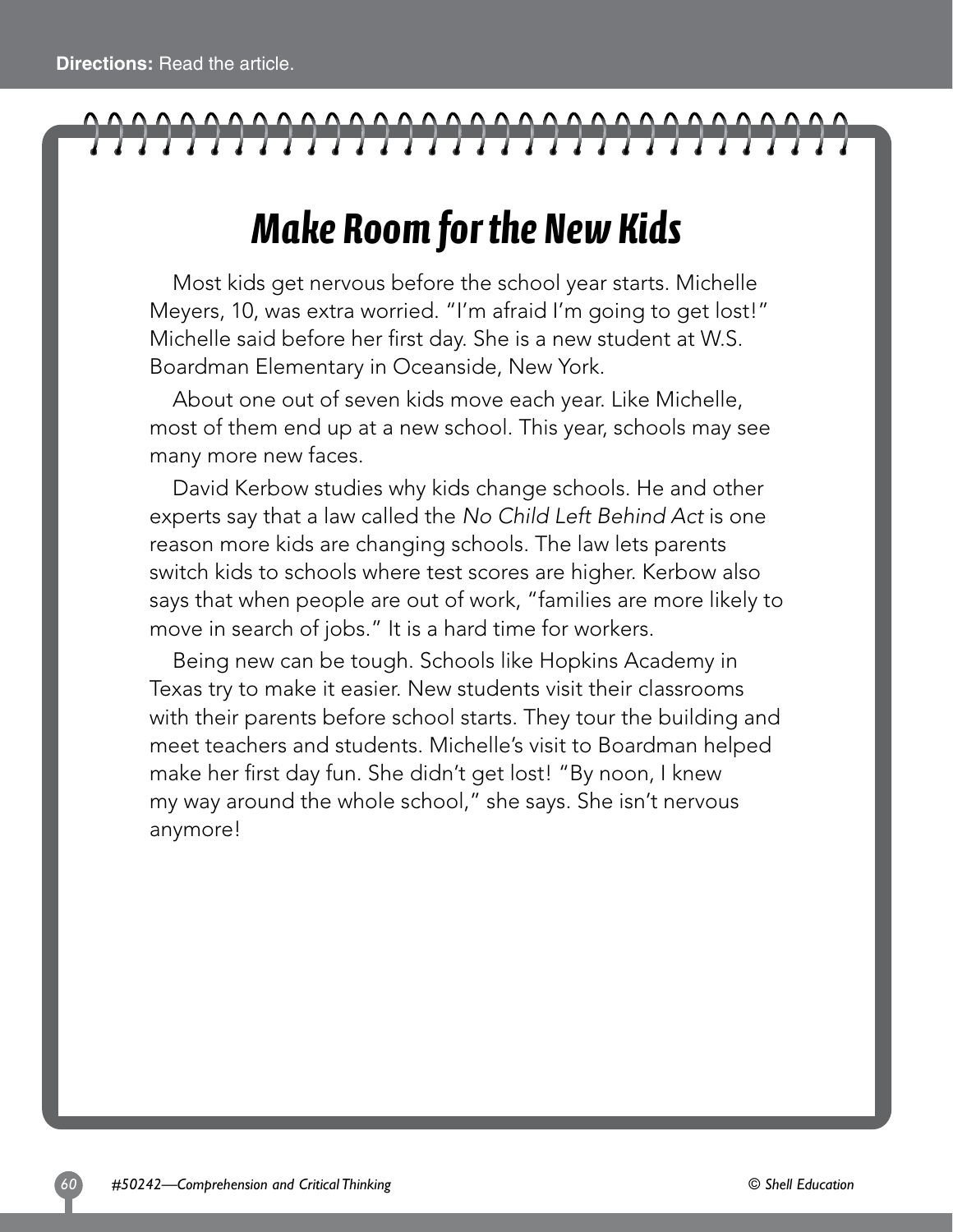

#### *Make Room for the New Kids (cont.)*

**Directions:** Answer these questions. You may look at the article.

- 1. How old was Michele Meyers when she moved?
	- a. She was six years old.
	- b. She was 10 years old.
	- c. She was 14 years old.
- 2. What is the name of her new school?
	- a. Oceanside Academy
	- b. Hopkins Academy
	- c. W.S. Boardman Elementary
- 3. What law lets parents switch kids to schools where test scores are higher? Do you think that is a good thing or not? Explain your answer.

\_\_\_\_\_\_\_\_\_\_\_\_\_\_\_\_\_\_\_\_\_\_\_\_\_\_\_\_\_\_\_\_\_\_\_\_\_\_\_\_\_\_\_\_\_\_\_\_\_\_\_\_\_\_\_\_\_\_\_\_\_\_\_\_\_\_\_

\_\_\_\_\_\_\_\_\_\_\_\_\_\_\_\_\_\_\_\_\_\_\_\_\_\_\_\_\_\_\_\_\_\_\_\_\_\_\_\_\_\_\_\_\_\_\_\_\_\_\_\_\_\_\_\_\_\_\_\_\_\_\_\_\_\_\_

\_\_\_\_\_\_\_\_\_\_\_\_\_\_\_\_\_\_\_\_\_\_\_\_\_\_\_\_\_\_\_\_\_\_\_\_\_\_\_\_\_\_\_\_\_\_\_\_\_\_\_\_\_\_\_\_\_\_\_\_\_\_\_\_\_\_\_

\_\_\_\_\_\_\_\_\_\_\_\_\_\_\_\_\_\_\_\_\_\_\_\_\_\_\_\_\_\_\_\_\_\_\_\_\_\_\_\_\_\_\_\_\_\_\_\_\_\_\_\_\_\_\_\_\_\_\_\_\_\_\_\_\_\_\_

\_\_\_\_\_\_\_\_\_\_\_\_\_\_\_\_\_\_\_\_\_\_\_\_\_\_\_\_\_\_\_\_\_\_\_\_\_\_\_\_\_\_\_\_\_\_\_\_\_\_\_\_\_\_\_\_\_\_\_\_\_\_\_\_\_\_\_

\_\_\_\_\_\_\_\_\_\_\_\_\_\_\_\_\_\_\_\_\_\_\_\_\_\_\_\_\_\_\_\_\_\_\_\_\_\_\_\_\_\_\_\_\_\_\_\_\_\_\_\_\_\_\_\_\_\_\_\_\_\_\_\_\_\_\_

- 4. Did you have a tour of your school before your first day? If so, did it make your first day easier? If not, do you think it would have? Explain your answer.
- 5. How would you feel if you had to switch schools? Describe how you would feel about starting at a new school where you did not know anyone.
- 6. Everyone is nervous or excited on the first day of school. What are some of the things that made you feel less nervous and more comfortable about the first few days or weeks of a new school year?

\_\_\_\_\_\_\_\_\_\_\_\_\_\_\_\_\_\_\_\_\_\_\_\_\_\_\_\_\_\_\_\_\_\_\_\_\_\_\_\_\_\_\_\_\_\_\_\_\_\_\_\_\_\_\_\_\_\_\_\_\_\_\_\_\_\_\_

\_\_\_\_\_\_\_\_\_\_\_\_\_\_\_\_\_\_\_\_\_\_\_\_\_\_\_\_\_\_\_\_\_\_\_\_\_\_\_\_\_\_\_\_\_\_\_\_\_\_\_\_\_\_\_\_\_\_\_\_\_\_\_\_\_\_\_